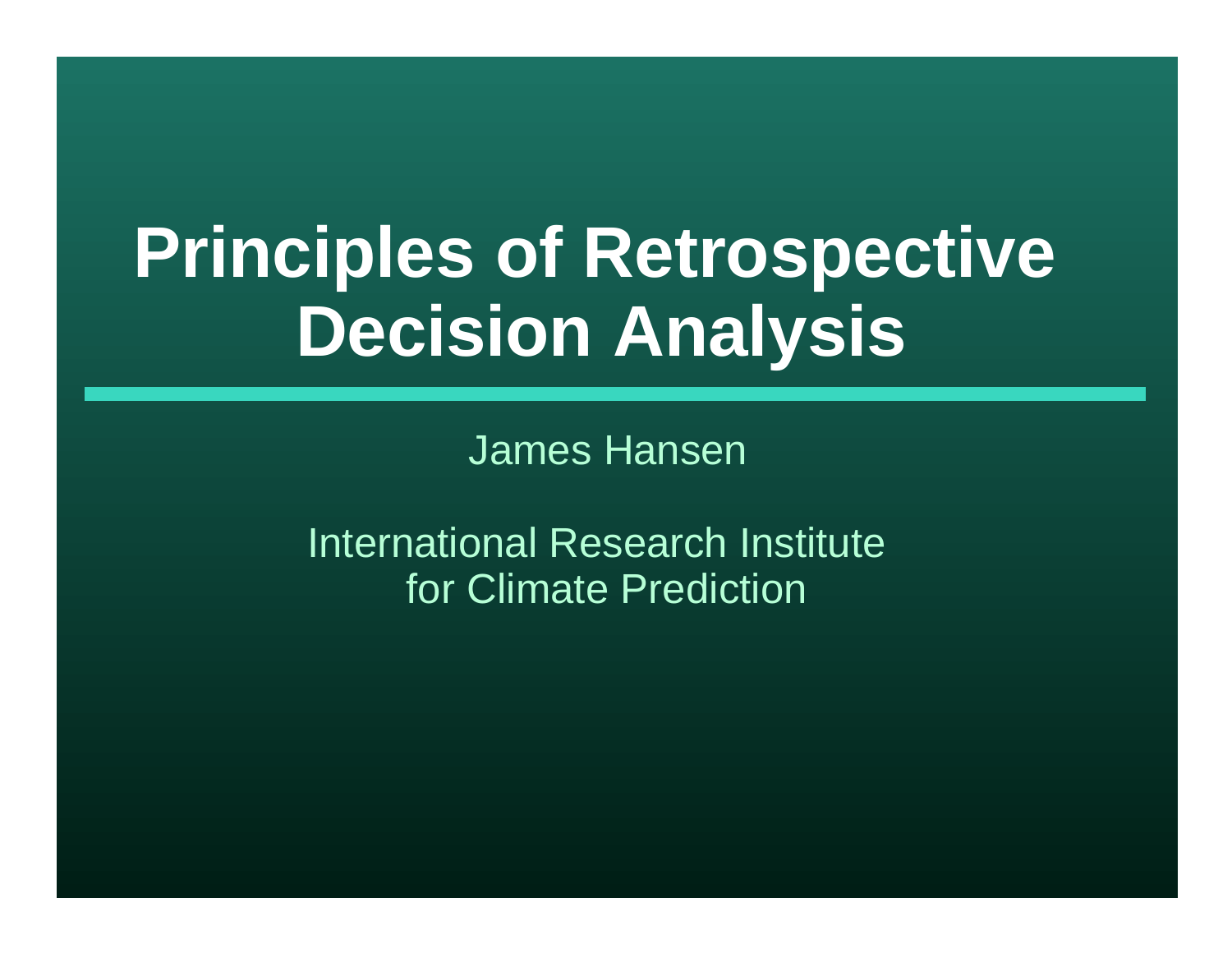## **Motivation**

PHow do we evaluate management responses to forecast information?

PWhat is the best response to a forecast?

PHow do we factor the inherent uncertainty of seasonal forecasts into recommendations?

PHow to we attribute value to a forecast system, or compare forecast systems?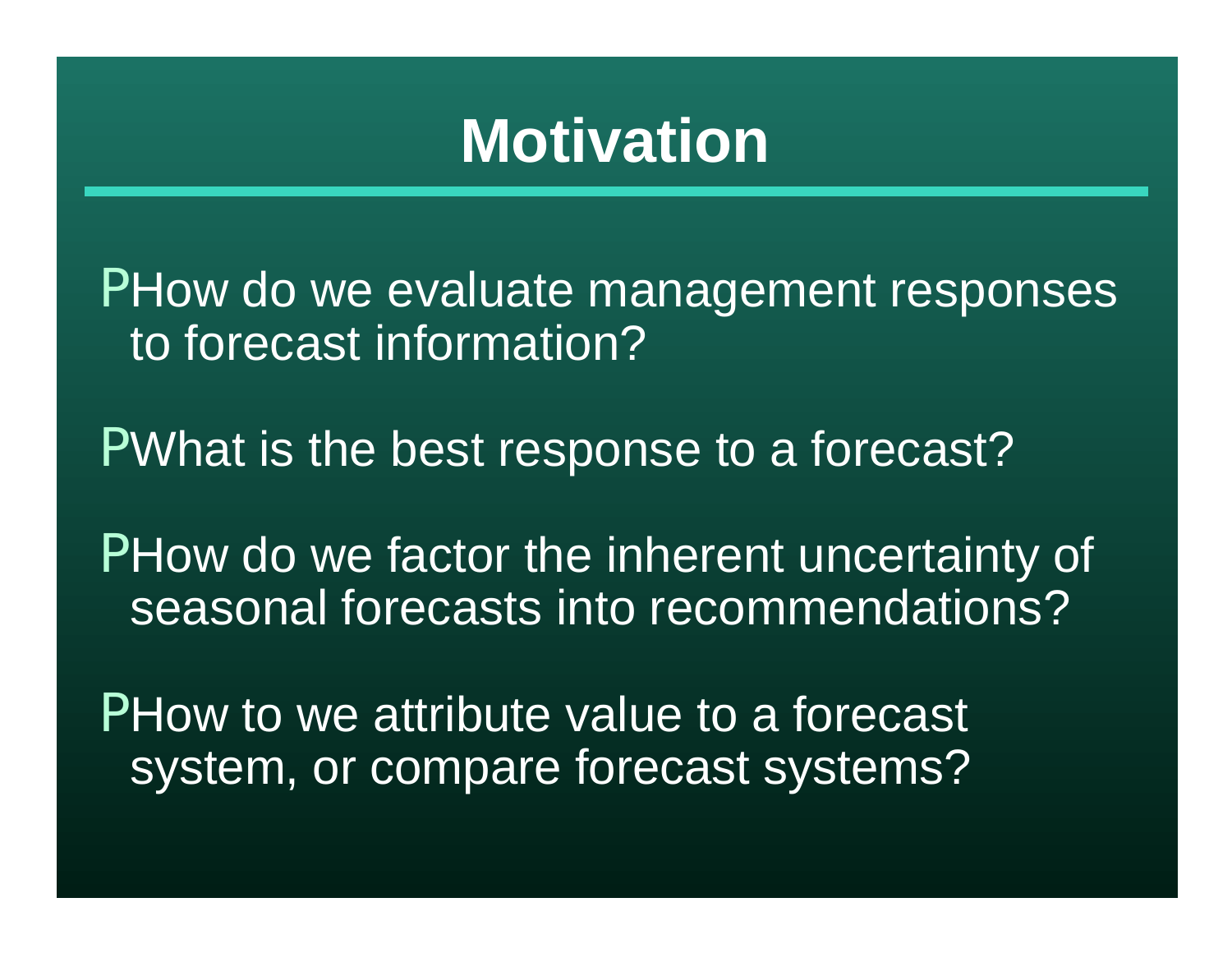# **Model-based vs. Descriptive Analysis**

#### P*Ex-ante*, model-based valuation

- < Assess potential impacts before they are realized.
- < Based on:
	- models of what decision makers are expected to do
	- elicited rules of what they think they would do

#### P*Ex-post*, descriptive valuation

- < Estimate observed impacts
- < May require model-based analyses to supplement observation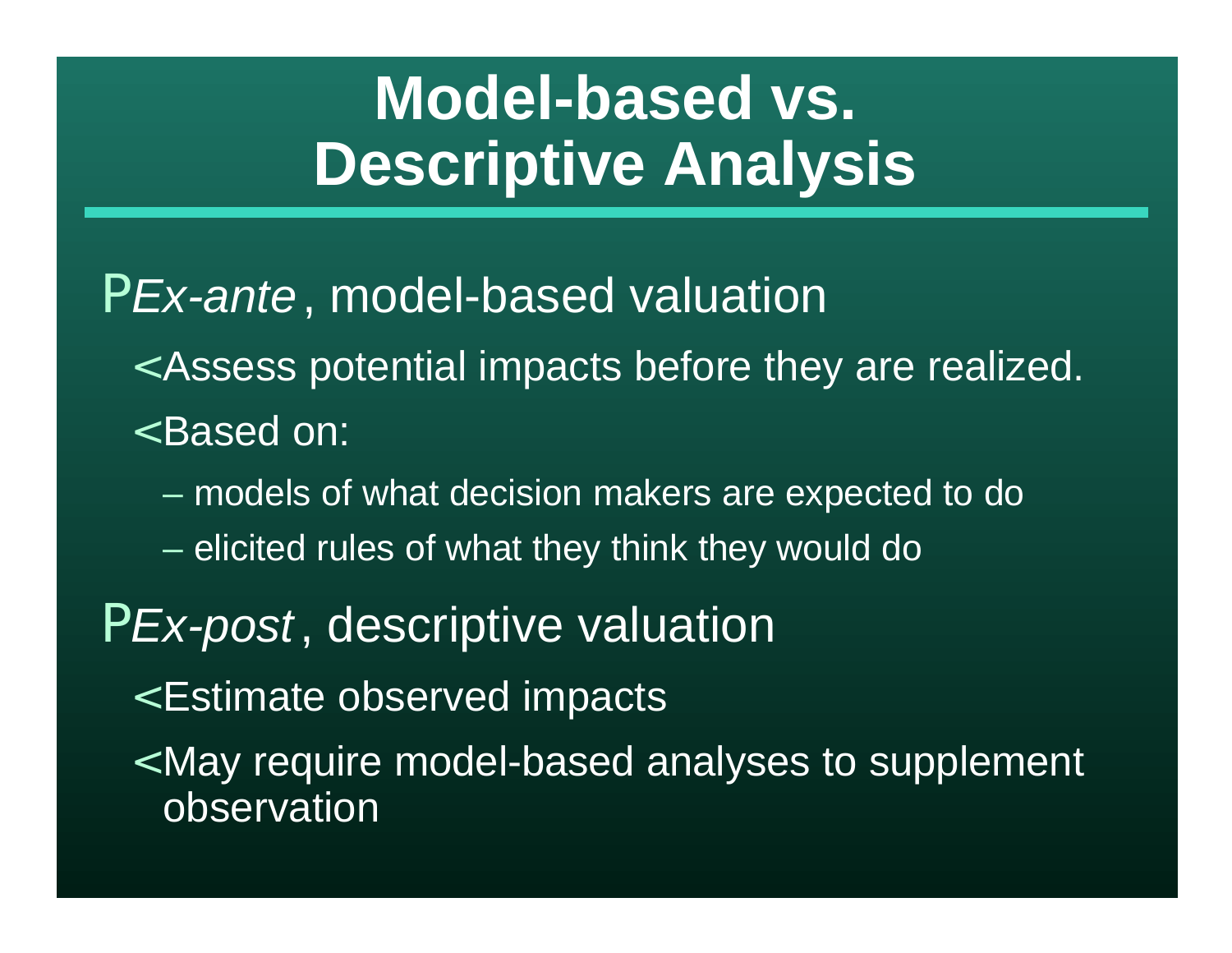# **Why Retrospective Analysis?**

PClimate and impacts are probabilistic PUncertainty is a characteristic of decisions < Does a good outcome = a good decision? < Does a poor outcome = a poor decision? PMust understand uncertainty of forecast climate and agricultural impacts PMust understand decision outcomes over a range of variability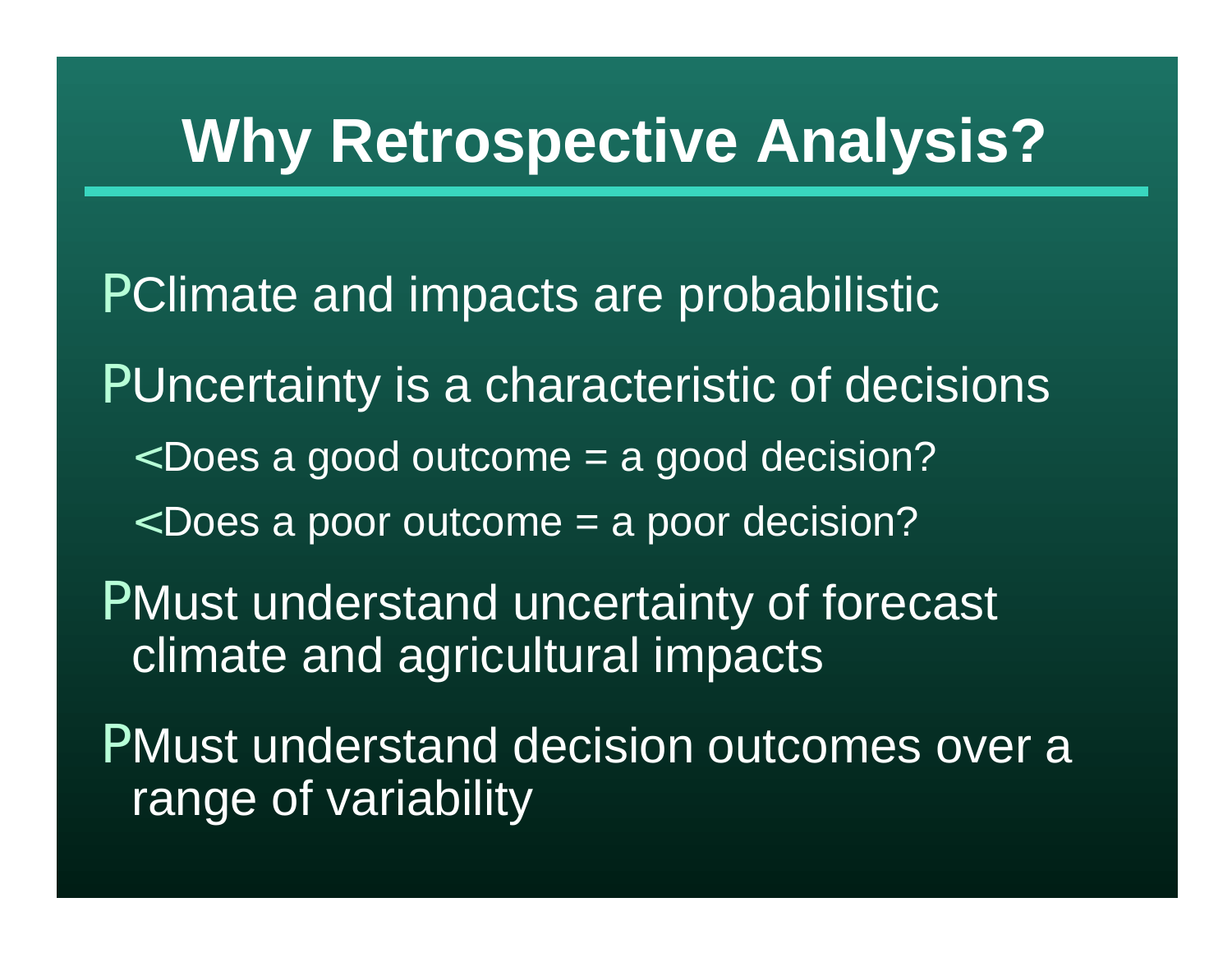# **Optimal Climate Information Use**

#### **Some Notation**

PUtility function *U*(*w*)

PClimate distributions *f*(2) (climatology *C*) & *g*(2|*F<sup>j</sup>* ) (conditioned on forecast *F<sup>j</sup>* ) 2 is a realization of weather or seasonal mean

PStrategy, or vector of decisions **x x**\* denotes the optimal strategy

PEnvironment (everything else)  $e_t$ 

PReturns  $w_i$ (**x**, 2<sub>*i*</sub>, e<sub>*i*</sub>) =  $w_{i-1}$  + A<sub>*i*</sub>(**x**, 2<sub>*i*</sub>, e<sub>*i*</sub>), a function of decisions, weather, environment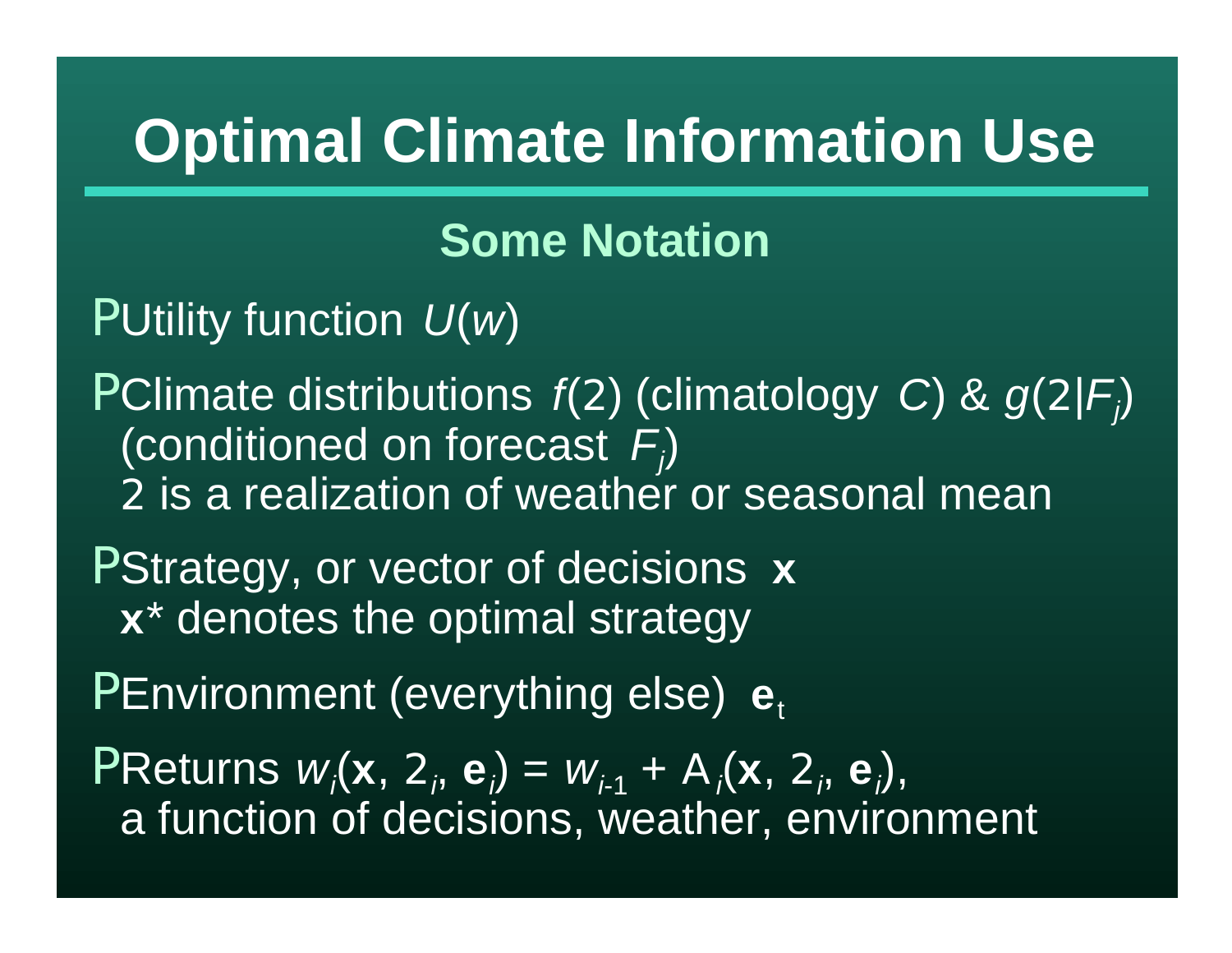# **PMaximize**  $E\{U(w)\} = U(w(x, 2, e_{now})) f(2) d2$ **.**  $n^{-1}$  3  $U(w_i(x, 2_i, e_{now}))$ ...subject to constraints PEquivalently, maximize  $W_{CE}$ PSingle (fixed) optimal strategy / **x**\*|*C* **Optimal Climate Information Use Decision Rule, Climatology** hindcast or retrospective general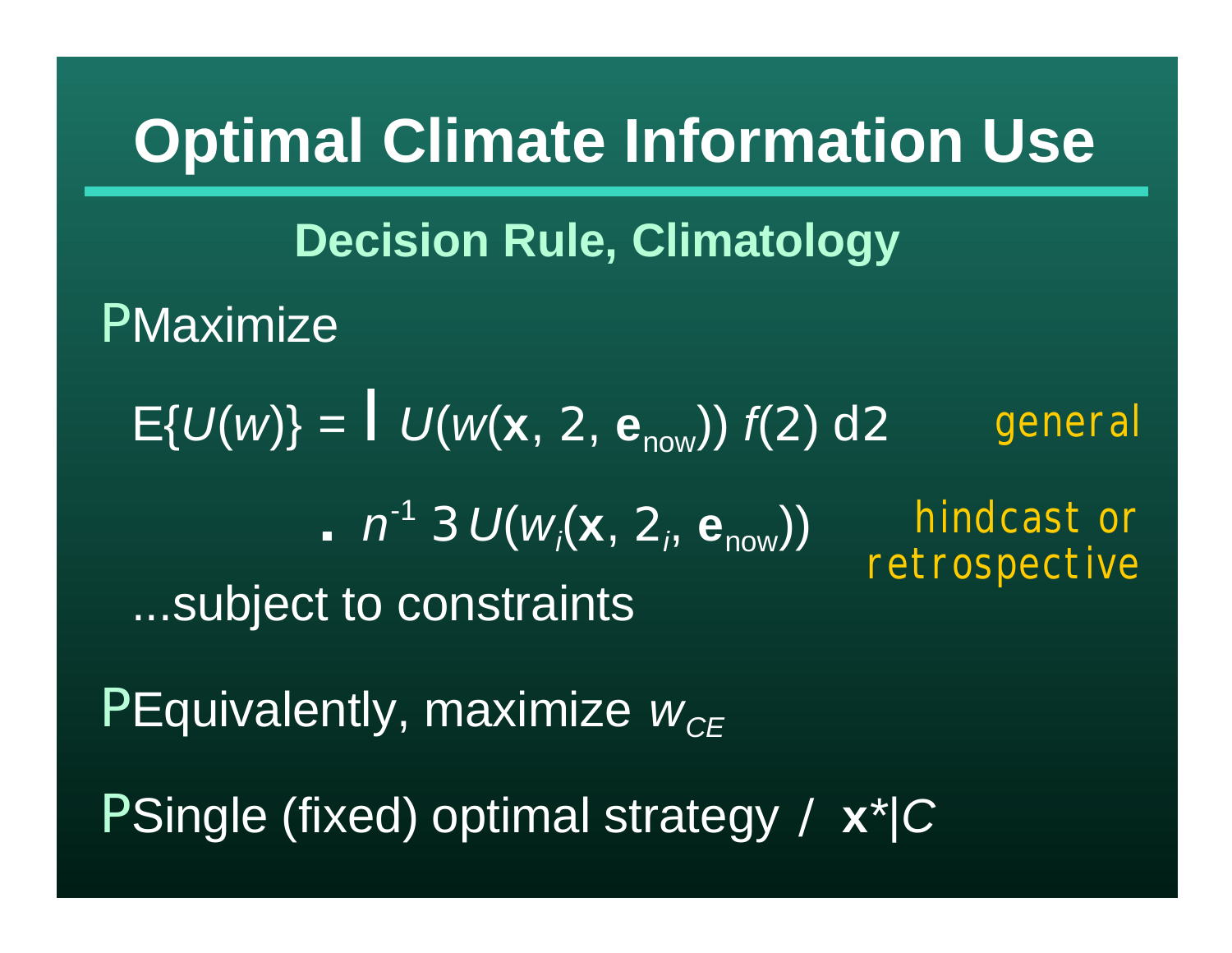## **Optimal Climate Information Use**

PFor each *F<sup>j</sup>* , maximize  $E\{U(w|F_j)\} = U(w(x, 2, e_{now})) g(2|F_j) d2$ **.**  $n_j^{-1}$  3  $U(w_i(x_j, 2_i|F_j, e_{now}))$ ...subject to constraints **Decision Rule: Forecast**

PMultiple (flexible) optimal strategies **x**\*|*F<sup>j</sup>* þ must evaluate for every *F*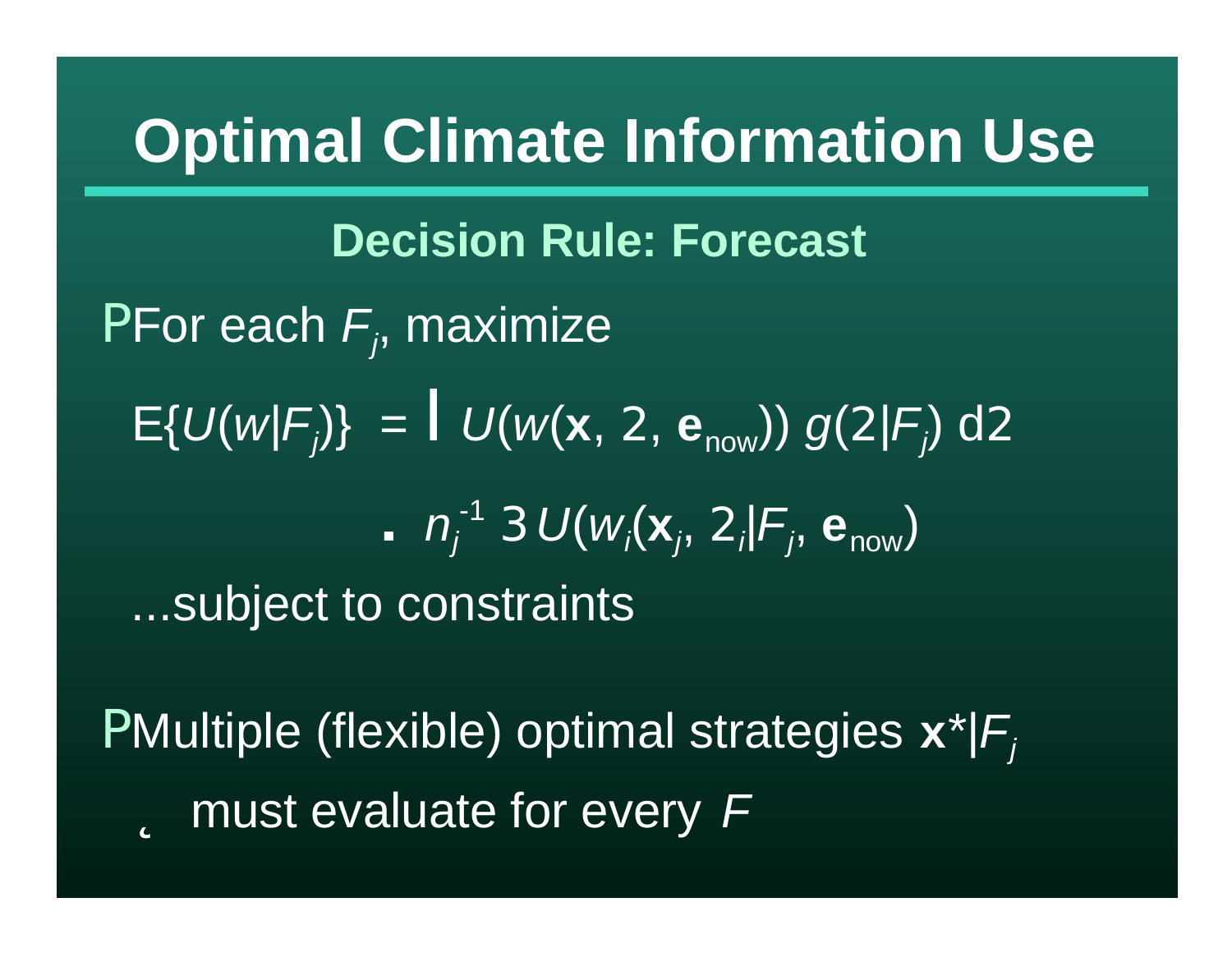#### "Climate forecasts have no intrinsic value" (Graeme Hammer).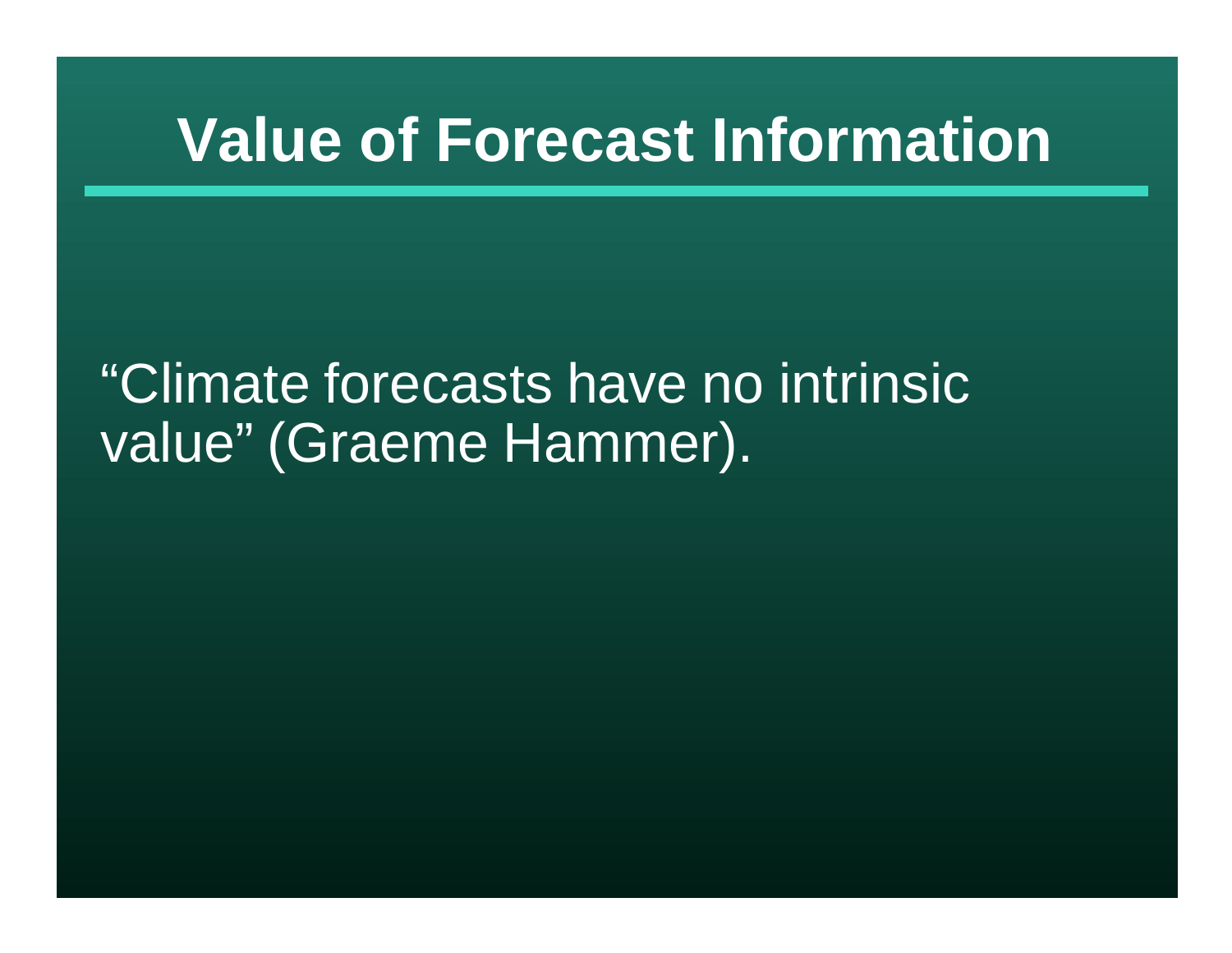"Climate forecasts have no intrinsic value" (Graeme Hammer).

Outcomes of improved decisions do.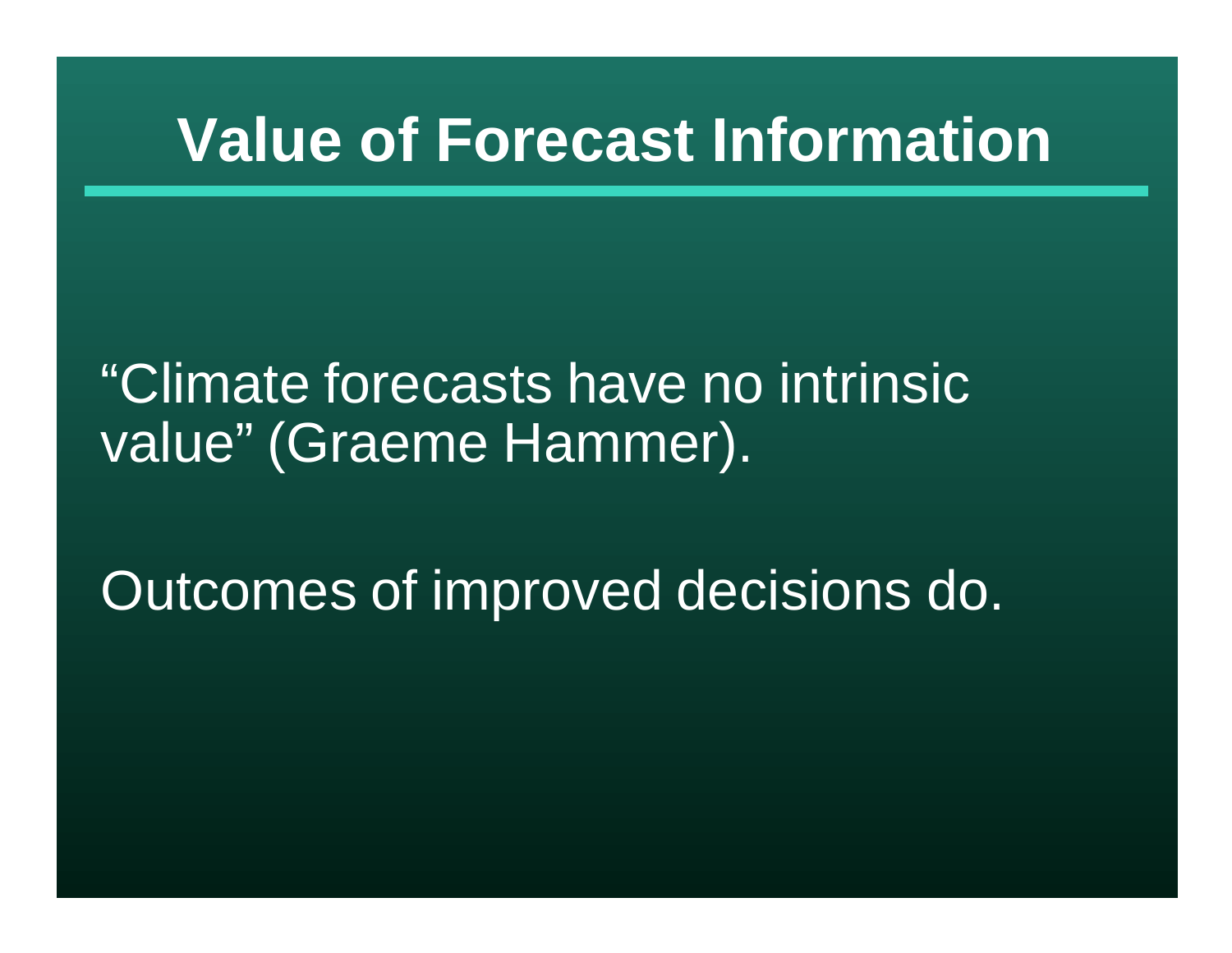Economists define the value of information as expected outcome of best decisions using the new information minus expected outcome of best decisions in the absence of the new information.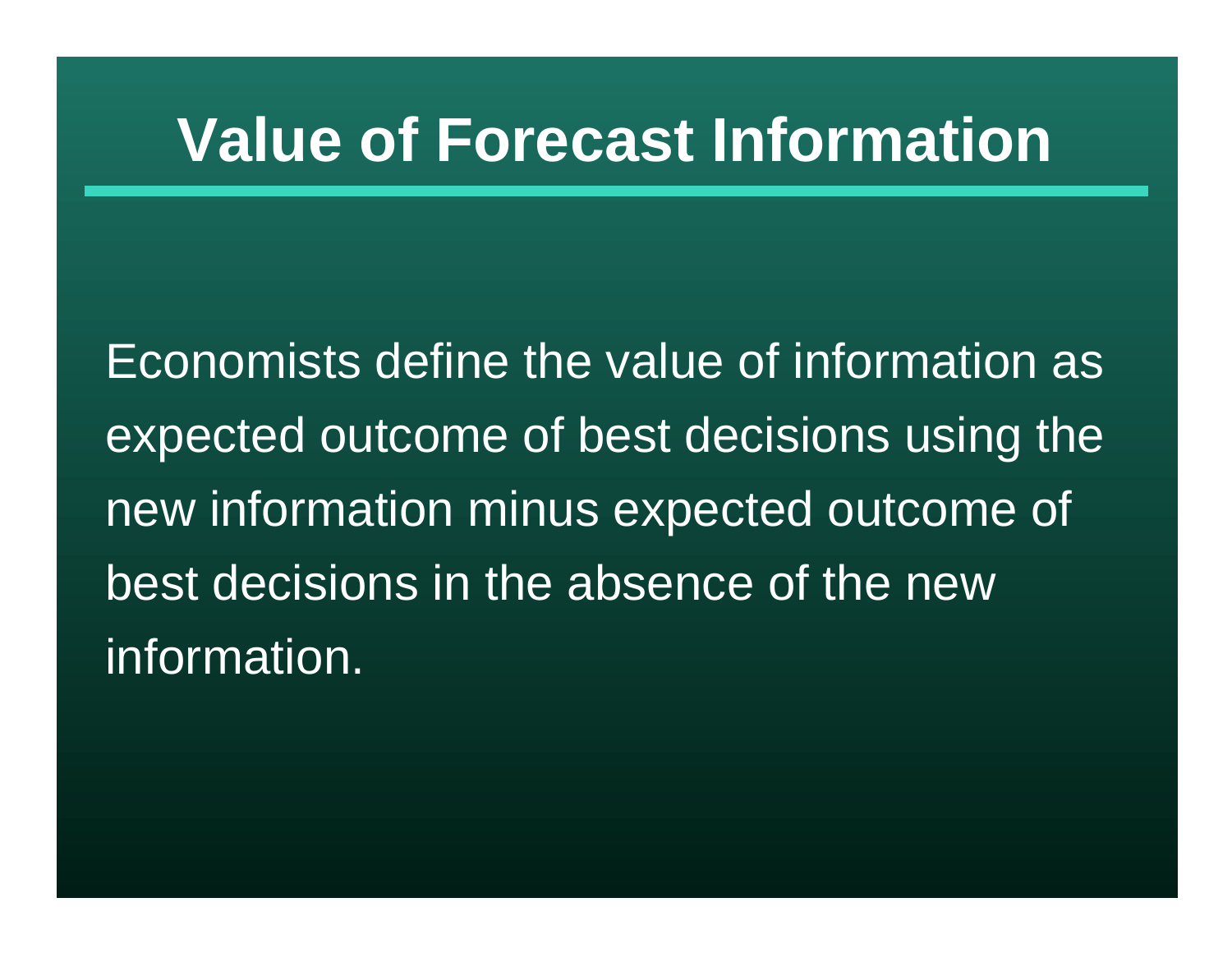P*Objective* : difference in expected returns:  $V = E{W(x^*|F)} - E{W(x^*|C)}$ .  $n^{-1}$  3( $W_i$ (**x**<sup>\*</sup>| $F_i$ , 2<sub>*i*</sub>) -  $W_i$ (**x**<sup>\*</sup>| $C$ , 2<sub>*i*</sub>))

P*Subjective* : difference in *CE*:  $V = W_{CF}(\mathbf{x}^*|F) - W_{CF}(\mathbf{x}^*|C)$ **.**  $U^1(n^13U(W_i(x^*|F_i, 2_i))) - U^1(n^13U(W_i(x^*|C, 2_i)))$ 

PCan consider value realized in a particular season, can be positive or negative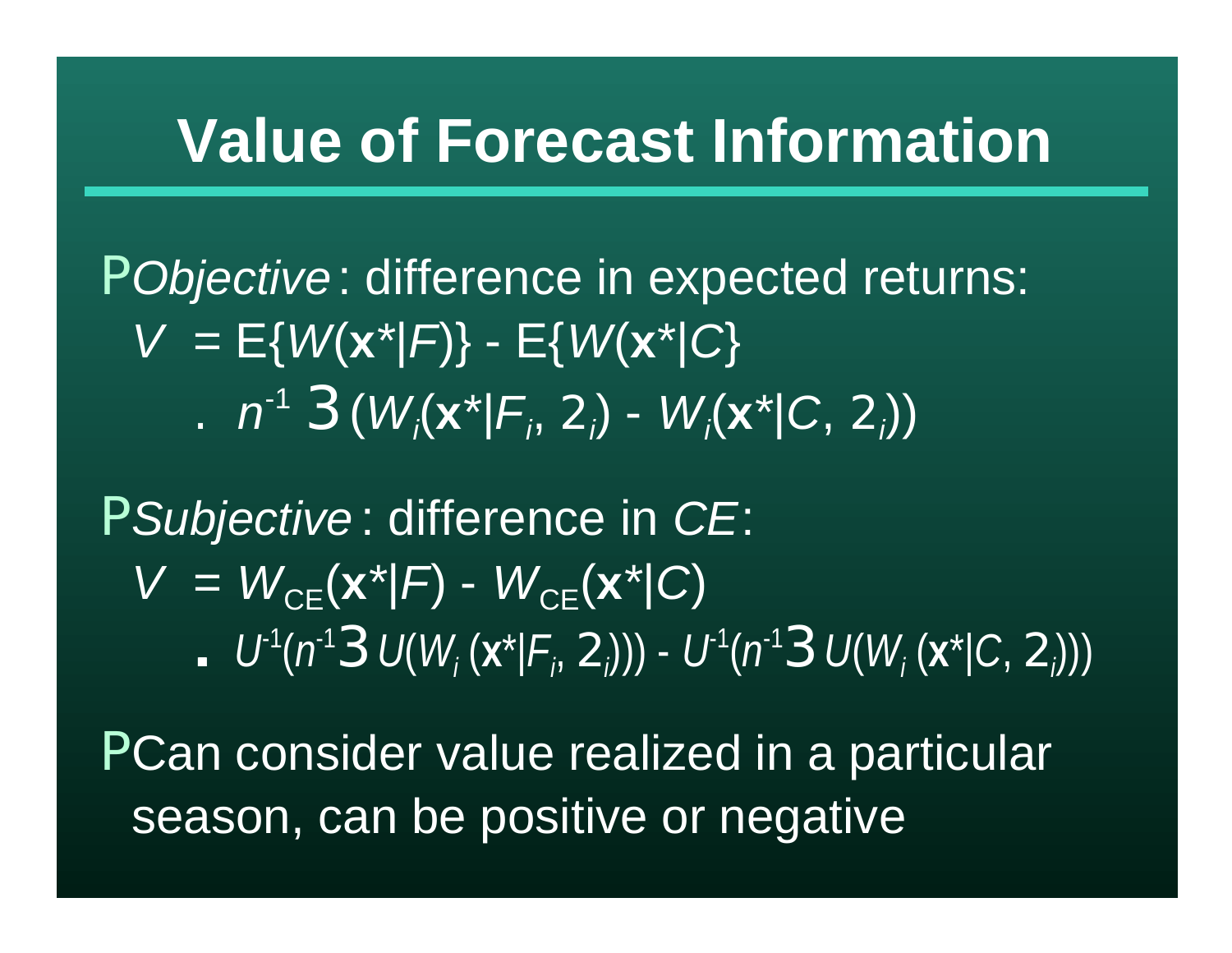#### **Assumptions**

P"Value" assumes:

- < Optimal use of forecast and climatology
- < Utility function captures relevant goals
- < Realistic constraints
- < Ability to predict outcome distribution as a function of forecast or observed climatological distribution
- < Subjective uncertainty = "objective" distribution

PPotential value of optimal use of climate information in the model system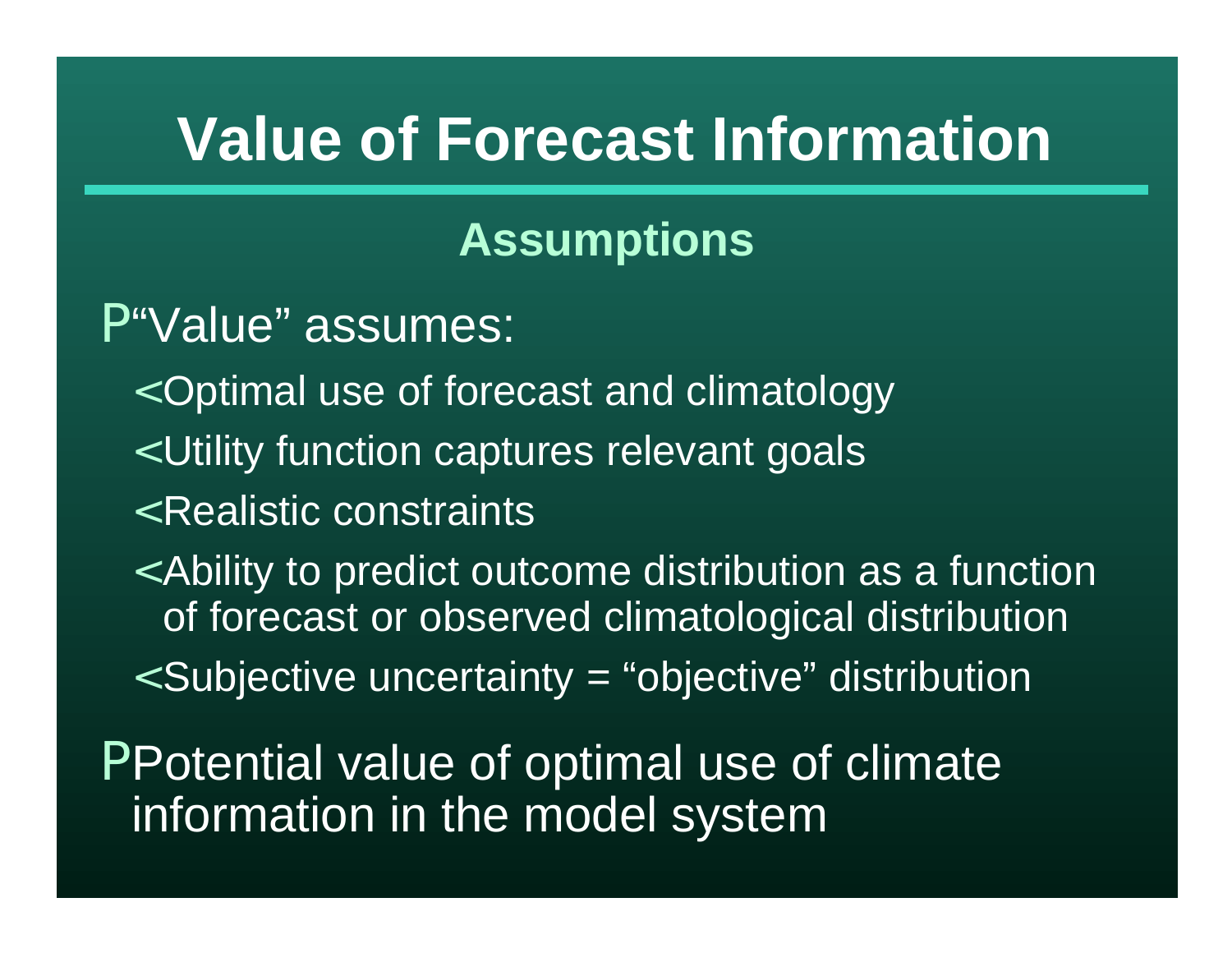# **Applying Forecast Value**

#### PBasis for answering:

- < What decisions are most sensitive to forecasts?
- < Relative value of forecast systems or formats?
- < Relative importance of various components of forecast quality, e.g., skill vs. lead time?

POptimal strategies an entry point for stakeholder discussion or further research

POnly way to estimate potential benefit before aksing stakeholders to risk livelihoods.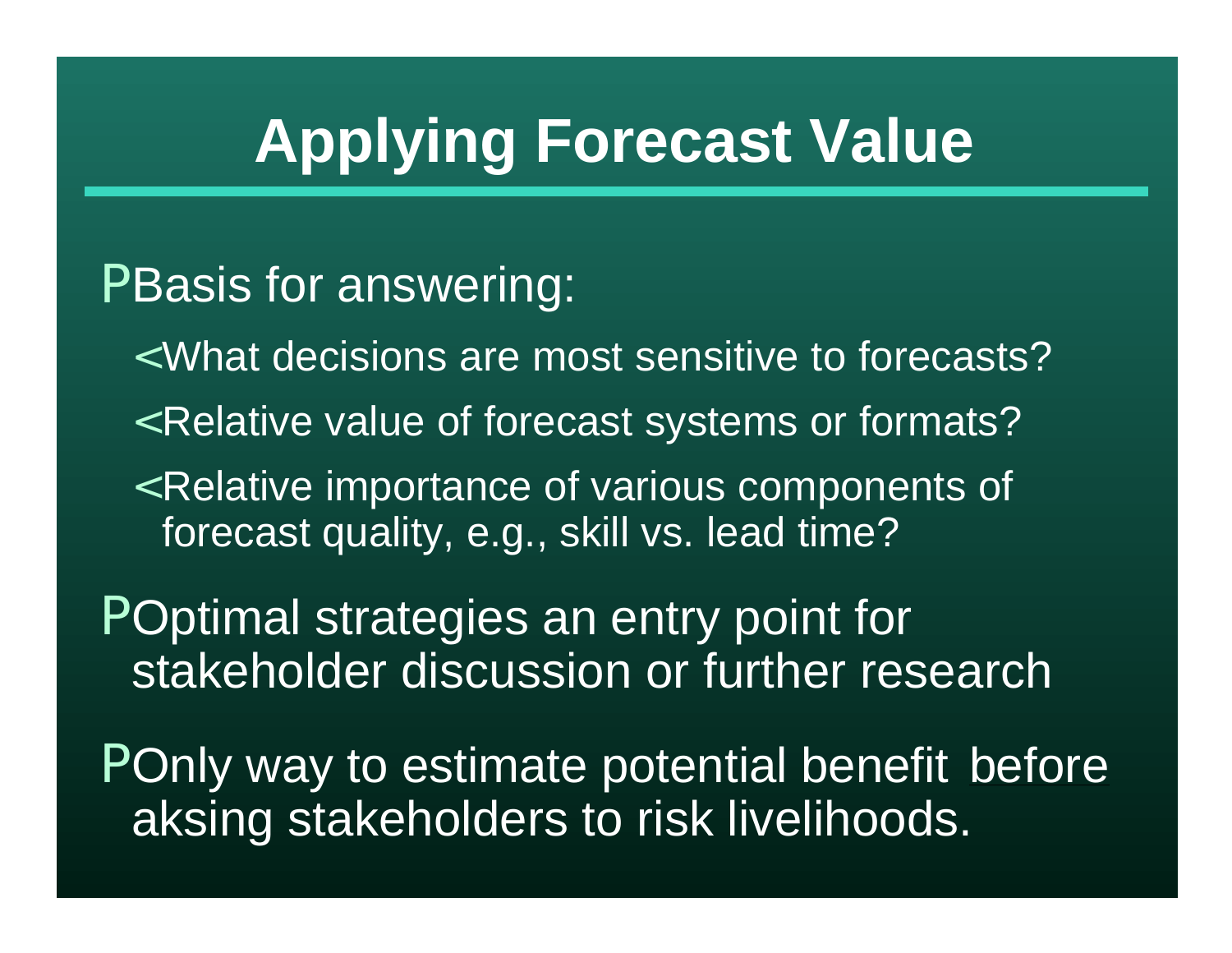# **Applying Forecast Value**

The formulation presented here is only a generic framework. Several methods are available for analyzing decisions. The method should be appropriate for the nature of the decision and the system being managed.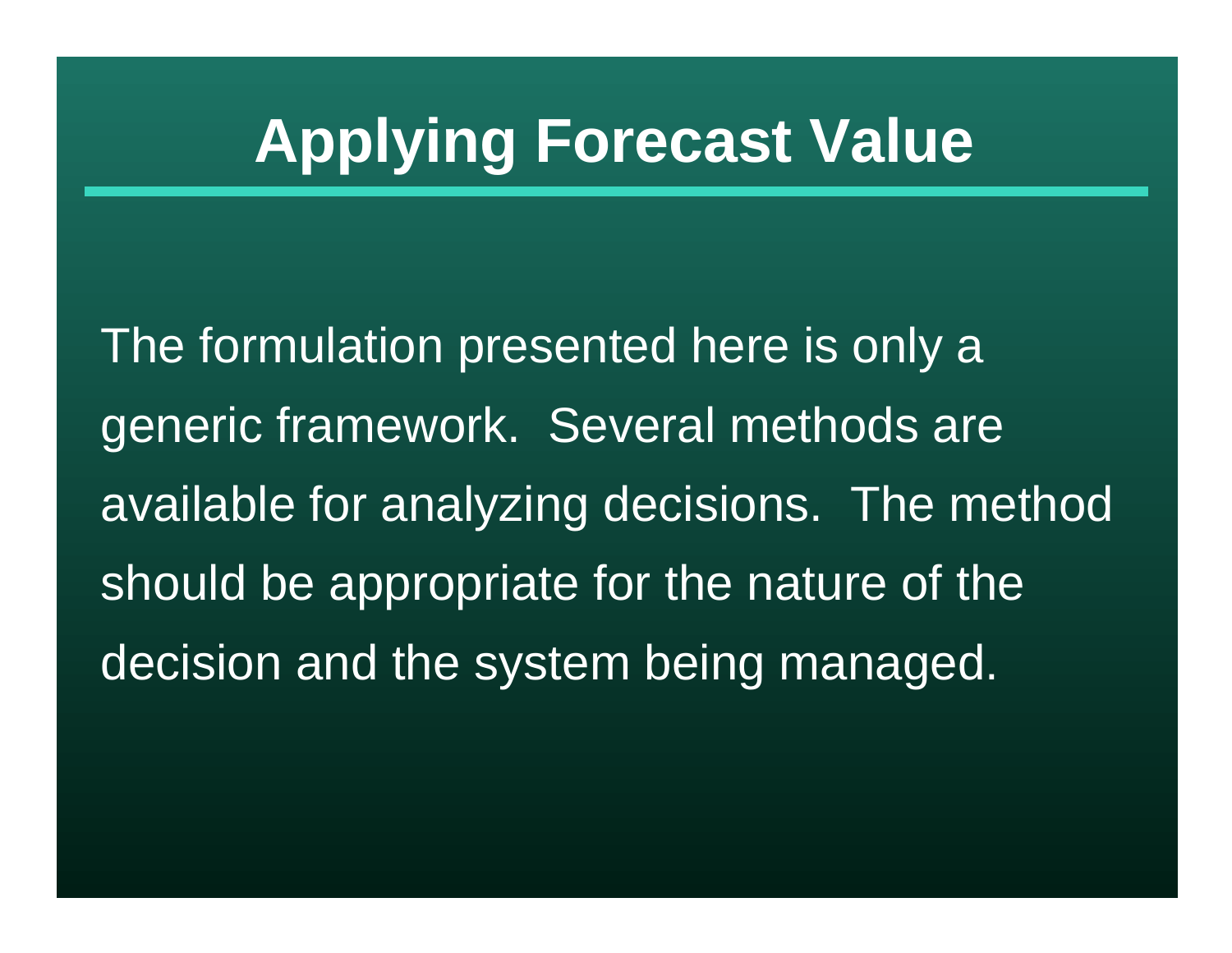## **Nature of the Decision**

PDiscrete or continuous decision variables? PDetermined by continuous climatic states or thresholds? PStatic or dynamic? PProfit maximizing or risk averse? PSingle or multiple objectives? PSingle or multiple decision makers? PAre are climate and outcomes closely linked?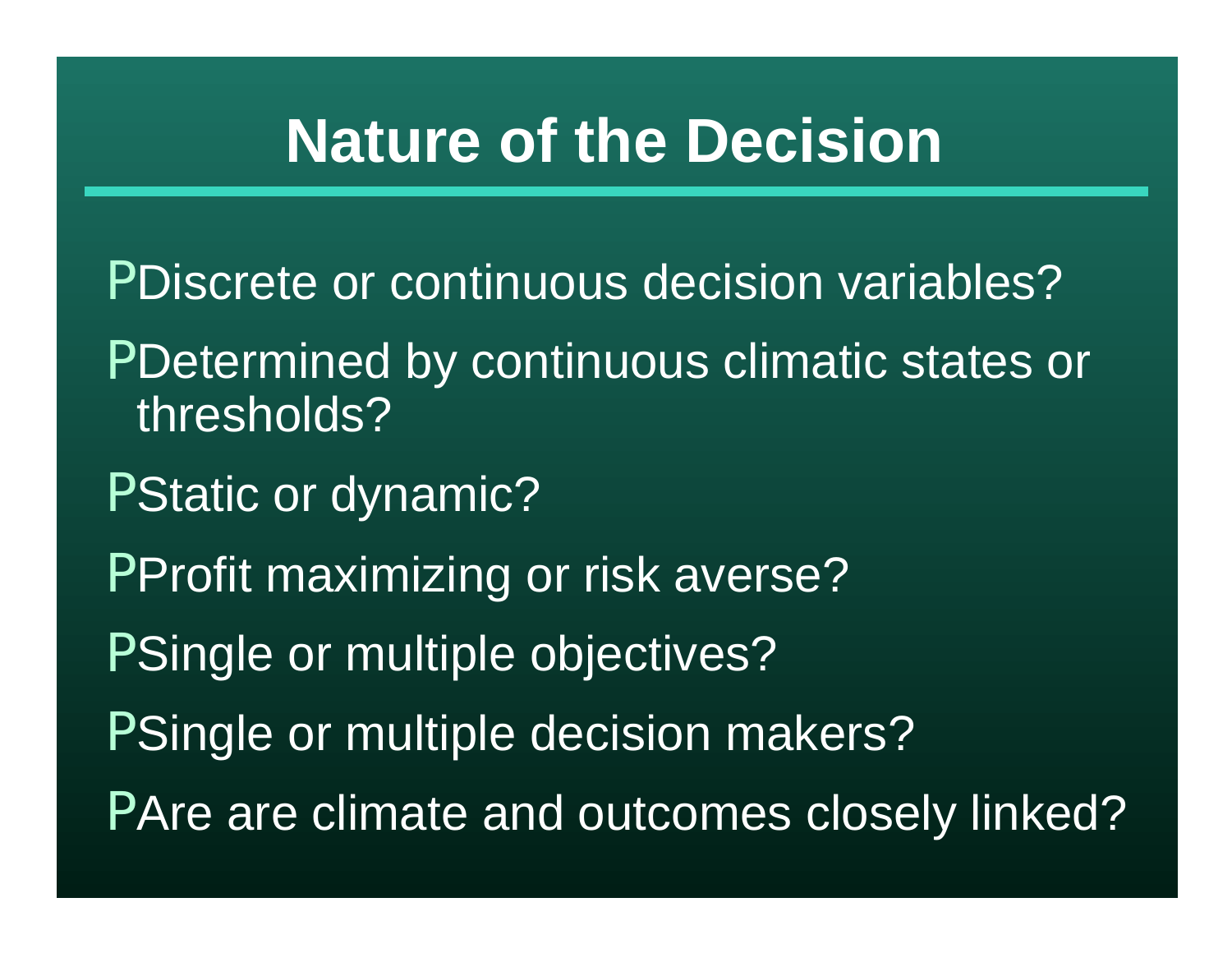# **System Levels**

PField level, e.g., crop management PFarm level, e.g., resource allocation PHousehold level, e.g. livelihood decisions PCommunity level, e.g. Florida potato farmers clearing drainage canals PWatershed level, e.g., irrigation distribution PSub-national level, e.g., food reserves PNational level, e.g., requests for food aid